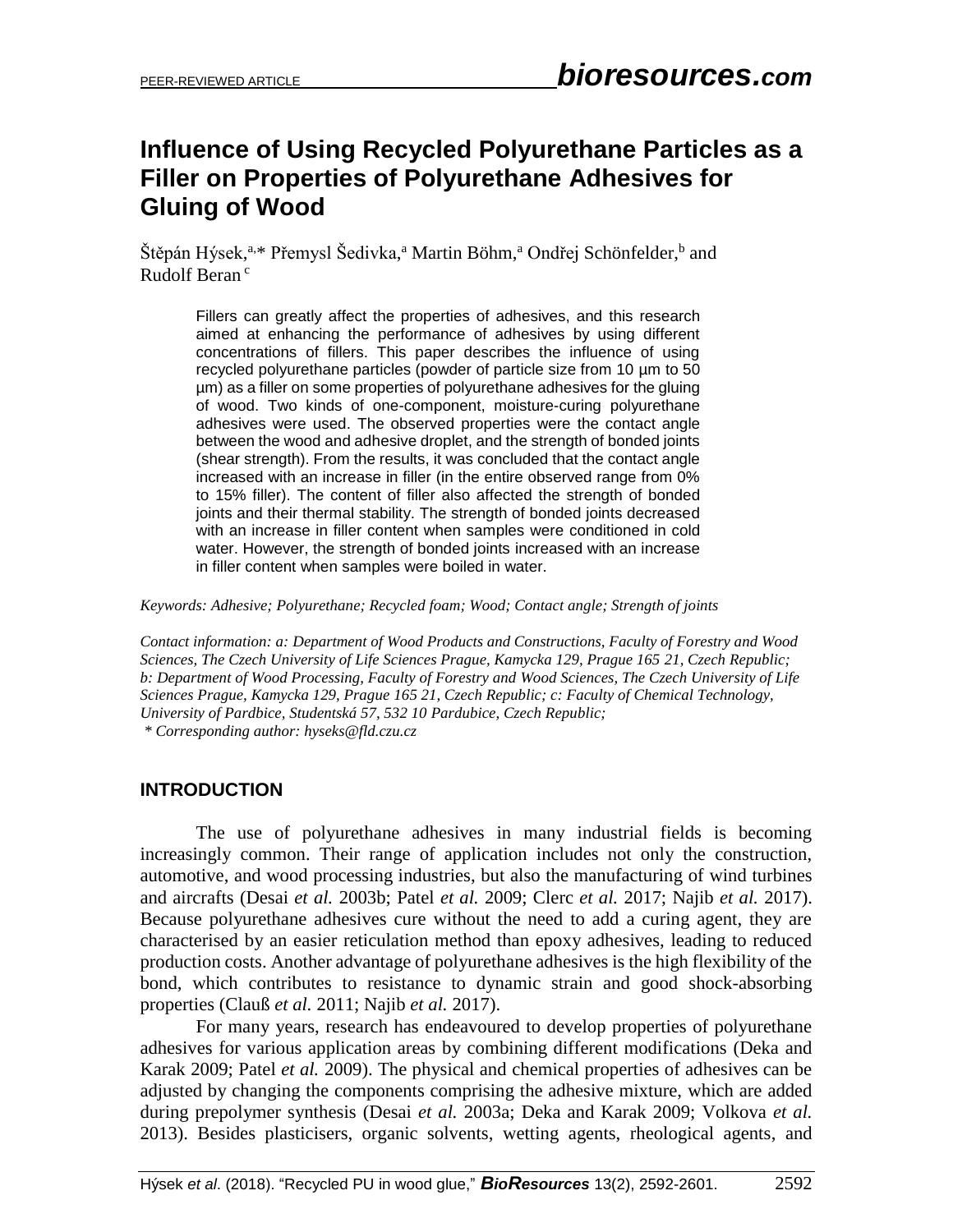catalysers, fillers are commonly used as well. Fillers are used for various purposes, and the replacement of a more expensive polymer is but one of the many reasons (Sedliačik *et al.* 2006; Šmidriaková and Kollár 2010). In addition, fillers can improve the mechanical properties, workability, thermal and dimensional stability, and flame retardation of polymers (Li *et al.* 2008; Clauß *et al*. 2012). Various types of filler materials are used for improvement of the aforesaid properties in adhesives.

Inorganic filler materials include silicon, calcium, kaolin, chalk, *etc.* These materials have been studied in combination with various types of adhesives, such as phenol-formaldehyde, urea-formaldehyde, and epoxy adhesives (Clauß *et al.* 2011, 2012). Modification of polyurethane adhesives using organic fillers can be achieved by adding plant- or animal-based polymers to factory-made adhesive mixtures (Šmidriaková and Kollár 2010). Another solution is the addition of polyurethane (PUR) powder and polyurethane dispersion (Clauß *et al.* 2012). Mansouri and Pizzi (2007) studied the addition of particles of a PUR fraction to urea-formaldehyde and phenol-formaldehyde adhesives. Their research indicates that addition of polyurethane particles to the adhesive mixture significantly improves the physical properties of the adhesive and its water resistance. Another possible type of modification used currently is the modification of adhesive polymers using nanotechnologies (Dodiuk *et al.* 2006; Deka and Karak 2009).

The goal of this research project was to modify a polyurethane adhesive for the gluing of wood using a powder made of recycled polyurethane foam. The use of the powder as a filler in a polyurethane adhesive can considerably modify the base polyurethane. Therefore, this approach may provide unique combinations of properties, and reduce the costs of input materials in polyurethane manufacturing through utilization of waste.

## **EXPERIMENTAL**

#### **Materials**

Two kinds of one-component (1C), moisture-curing, polyurethane adhesives were formulated: PUR01, which was made of polyether polyol with an initial molar mass of 2000 g/mol to 3000 g/mol (405 g) + catalyst (0.8 g) + polyisocyanate based on 4,4,diphenylmethan-diisocyanate (620 g) + UV-stabilizers (10.3 g), and PUR02, which was made of polyether polyol with an initial molar mass of 1000 g/mol to 2000 g/mol (405 g) + catalyst  $(0.5 \text{ g})$  + polyisocyanate based on 4,4,-difenylmethandiisocyanate (540 g). The recycled polyurethane foam was used as a filler to modify the polyurethane adhesives. The recycled foam was powder from PUR/PIR (combination of polyurethane and polyisocyanurate) foam and contained particles of dimensions from lower than 50  $\mu$ m (see Fig. 2). Micro-milling of foam on a two-cylinder grinder was used to produce the powder from rigid PUR/PIR foam (utilized as heat insulation in civil engineering) with a closed cell structure. The initial molar mass of PUR/PIR foam was 500 g/mol to 1000 g/mol. The powder was mixed with the adhesives using weight powder ratios of 5%, 10%, and 15%, with 0% as a reference. All of the chemicals were supplied by STACHEMA CZ s.r.o. (Kolín, Czech Republic). Beech wood (*Fagus sylvatica*) obtained from the Central Bohemian Region, Czech Republic, was used to produce samples for the determination of strength of bonded joints. Beech wood with straight graining and a nominal density (700  $\text{kg/m}^3 \pm 50 \text{ kg/m}^3$ ) was selected. The angle between the tree rings and the bonded surface was between 30° and 90°.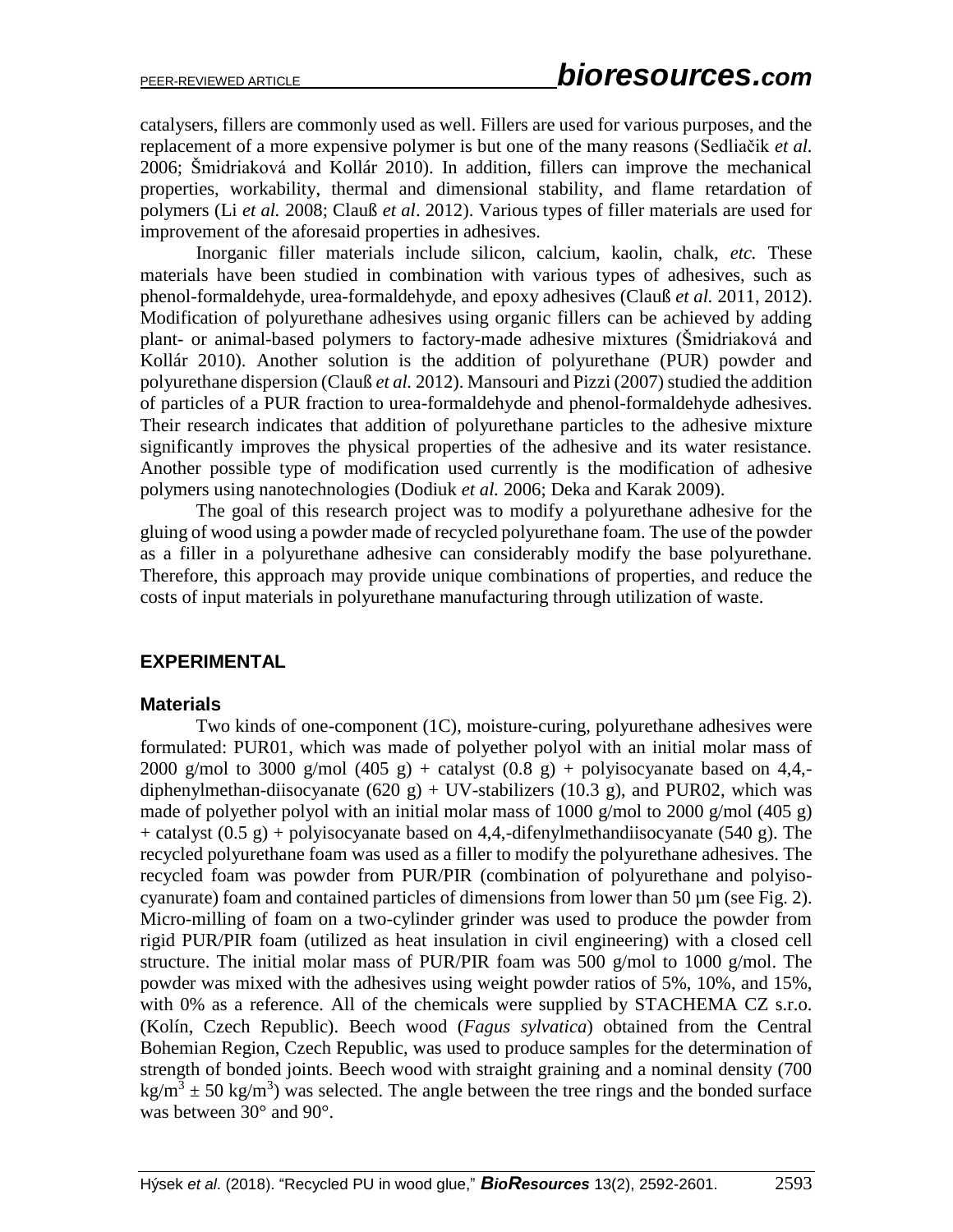#### **Methods**

The structure of the raw and modified adhesives was characterized using a MIRA 3 electron microscope (Tescan Orsay Holding, Brno, Czech Republic), with a secondary electron detector operated at 15 kV acceleration voltage.

Contact angle analysis is widely used to characterize the interaction between liquid and solid materials (Walinder and Ström 2001; Aydin 2004). To determine the wetting properties of the modified adhesives, the contact angle of the adhesives and a wood surface (planned radial beech wood) was measured using a Krüss DSA 30E goniometer (Krüss GmbH, Hamburg, Germany). The static contact angle was measured and 30 measurements were taken for each adhesive modification type. To minimize the influence of variation in the wood surface, five wood samples for each adhesive modification type were used, and on each sample, six droplets were deposited. The volume of the resin droplet was 10  $\mu$ L and a measurement was made 5 s after the deposition.

Preparation of test specimens, measurements of the strength of bonded joints, and an evaluation of the results were conducted in accordance with the standards EN 204 (2001) and EN 205 (2003). Test specimens were manufactured according to Fig. 1 from beech wood, which was air-conditioned at 20 °C with a relative humidity (RH) of 65%. The adhesive weight was 160 g/m<sup>2</sup> to 180 g/m<sup>2</sup>. Then, 60 test specimens (2 types of adhesives  $\times$  4 degrees of powder content  $\times$  10 test samples) were produced with test procedure number 1, 60 test specimens were produced with test procedure number 2, and 60 test specimens were produced with test procedure number 3.

The first test was conducted 7 days after bonding (test sequence number 1, further marked as a1), and the specimens were air-conditioned at 20  $^{\circ}$ C with a relative humidity (RH) of 65%.

After 7 days in standard conditions, specimens from the second test group were immersed for 4 days in water at 20  $\mathrm{C} \pm 5 \mathrm{C}$ , and then immediately tested (test sequence number 2, further marked as a2).

The third test was conducted in such a way that after 7 days the samples were immersed for 6 h in boiling water and then placed in water at 20  $^{\circ}$ C  $\pm$  5  $^{\circ}$ C for 2 h, and then immediately tested (test sequence number 3, further marked as a3). These three tests were performed for each adhesive combination.

The shear test was performed using a TIRAtest 285 E222 universal testing machine (TIRA GmbH, Schalkau, Germany). The specimen was strained with a tensile force until breach, and the greatest exerted force,  $F_{\text{max}}$ , was recorded. The speed of the loading was constant at 6 m/min as required by EN 205 (2003).



**Fig. 1.** Diagram of the lapped test sample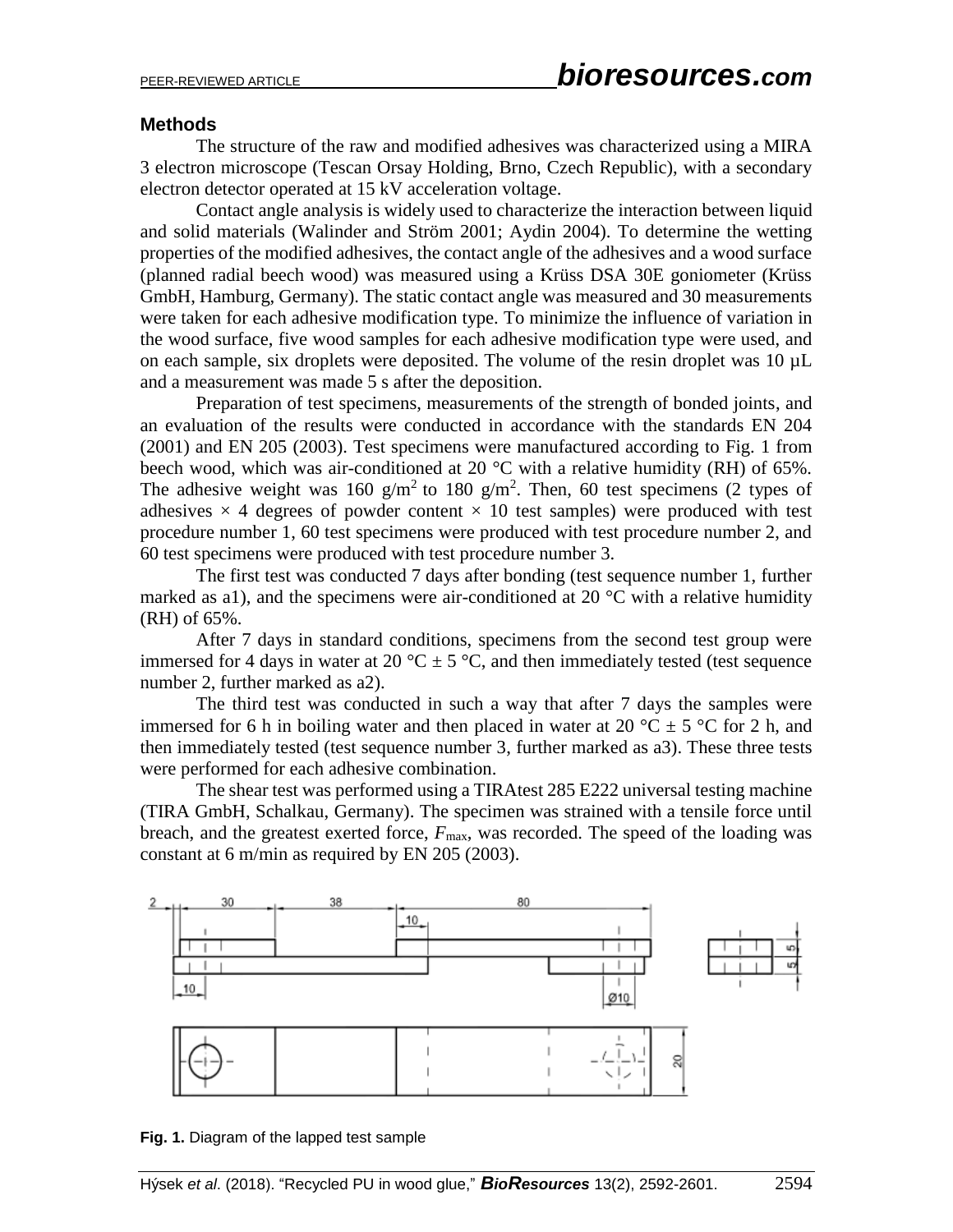*Expression of results*

The strength of the bonded joint  $(\tau; N/mm^2)$  was calculated using the following formula,

$$
\tau = \frac{F_{\text{max}}}{l_2 \times b} \tag{1}
$$

where  $F_{\text{max}}$  is the greatest exerted force (N),  $l_2$  is the length of the bonded test surface (mm), and *b* is the width of the bonded test surface (mm).

A one-way analysis of variance (ANOVA) was used for statistical data evaluation. The post-hoc Tukey (HSD) test was employed to determine the significant differences between group means. Computations were conducted using Statistica12 software (StatSoft CR s.r.o., Prague, Czech Republic). A significance level of  $\alpha = 0.05$  was selected.

## **RESULTS AND DISCUSSION**

Figure 2 depicts a scanning electron microscope (SEM) picture of a PUR/PIR powder, and Fig. 3 depicts the surfaces of hardened PUR02 and the surface of hardened PUR02 modified by the PUR/PIR powder. In Fig. 2, one can see that particle dimensions of used filler were higher, than in previous studies (Dodiuk *et al.* 2006; Clauß *et al.* 2012). Therefore it was expected that used powder would behave as inert filler. Figure 3 shows typical changes in structure of modified adhesives (Clauß *et al.* 2012); these changes are visible not only on the cross section, but also on the surface. It can be seen that there was a difference between the reference adhesive and modified adhesive. The adhesives modified with powder had a rougher surface that was caused by the powder particles.



**Fig. 2.** SEM image of polyurethane powder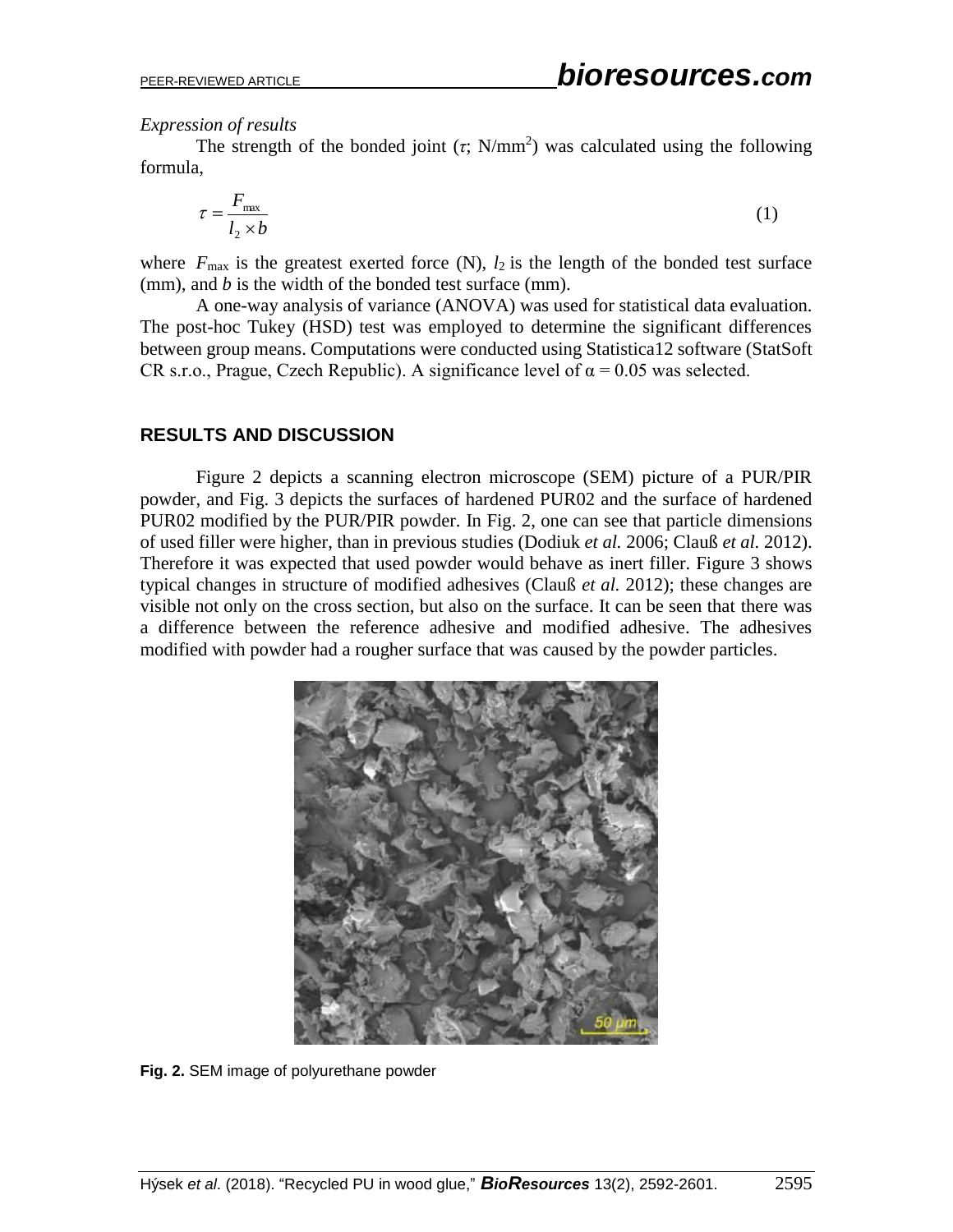# PEER-REVIEWED ARTICLE *bioresources.com*



**Fig. 3.** Surface of hardened PUR02 without powder (a), hardened PUR02 with 5% powder (b), hardened PUR02 with 10% powder (c), and hardened PUR02 with 15% powder (d)

Figure 4 shows the results from an analysis of variance of the measured contact angles. The appropriate statistical significances of the differences are stated in Table 1. As shown, for both kinds of polyurethane adhesives the contact angle increased with an increase in powder content, within the entire interval of powder content of 0% to 15%. However, the particular increments of the contact angle decreased with an increase in powder content. Fillers have a significant effect on viscosity of modified adhesives (Benhadjala *et al.* 2015; Ruanpan and Manuspiya 2018), which affect contact angle as well. Since the increasing viscosity and adhesive contact angle is an undesirable effect, further decreasing of filler's particle dimensions could lead to modified adhesive with lower contact angle between wood and adhesive (Benhadjala *et al.* 2015).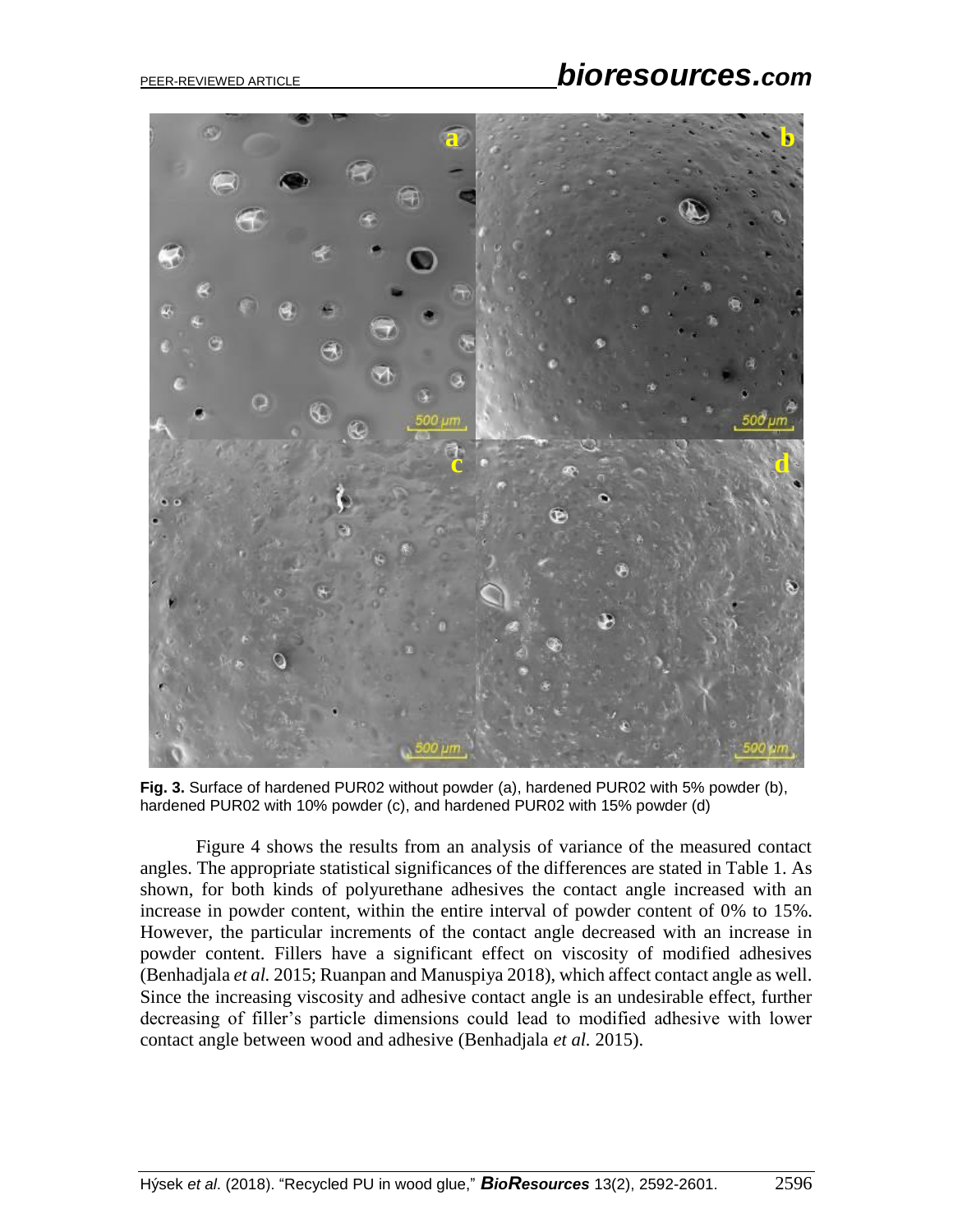

**Fig. 4.** Effect of powder content and adhesive type on contact angle

| <b>Powder Content</b><br>$(\%)$ |                   | 0                 | 0                 | 5                 | 5                 | 10                | 10                | 15                | 15                |
|---------------------------------|-------------------|-------------------|-------------------|-------------------|-------------------|-------------------|-------------------|-------------------|-------------------|
|                                 |                   |                   |                   |                   |                   |                   |                   |                   |                   |
| Powder<br>Content               | Adhesive<br>Type  | PUR <sub>01</sub> | PUR <sub>02</sub> | PUR <sub>01</sub> | PUR <sub>02</sub> | PUR <sub>01</sub> | PUR <sub>02</sub> | PUR <sub>01</sub> | PUR <sub>02</sub> |
| 0                               | PUR <sub>01</sub> |                   | s.                | s.                | s.                | s.                | s.                | s.                | S.                |
| 0                               | PUR <sub>02</sub> | s.                |                   | n.s.              | s.                | n.s.              | s.                | s.                | s.                |
| 5                               | PUR <sub>01</sub> | s.                | n.s.              |                   | s.                | n.s.              | s.                | s.                | s.                |
| 5                               | <b>PUR02</b>      | s.                | s.                | s.                |                   | s.                | s.                | s.                | s.                |
| 10                              | PUR <sub>01</sub> | s.                | n.s.              | n.s.              | s.                |                   | s.                | n.s.              | s.                |
| 10                              | <b>PUR02</b>      | s.                | s.                | s.                | s.                | s.                |                   | s.                | n.s.              |
| 15                              | PUR <sub>01</sub> | s.                | s.                | s.                | s.                | n.s.              | s.                |                   | s.                |
| 15                              | PUR <sub>02</sub> | S.                | s.                | s.                | s.                | S.                | n.s.              | S.                |                   |

**Table 1.** Statistical Significance of Differences in Fig. 2 (According to Tukey Test)

s.- significant; n.s.- not significant

Figure 5, where a three-factor analysis of variance is depicted, shows the influence of the strength of joints (shear strength) on powder content, adhesive type, and conditions. As shown, the powder content affected the strength of joints. By conditioning under laboratory conditions (a1), the greatest shear strength was shown by the glue joints with 10% powder, and the effect of powder content on the strength of joints was unclear. By conditioning in water (a2), the strength of joints decreased with an increase in powder content. Finally, by conditioning in boiling water (a3), the addition of PUR/PIR powder increased the average values of the strength of joints, and it seemed that the optimum level was a 5% powder content. By hot water conditioning (a3) the addition of powder (5% ratio)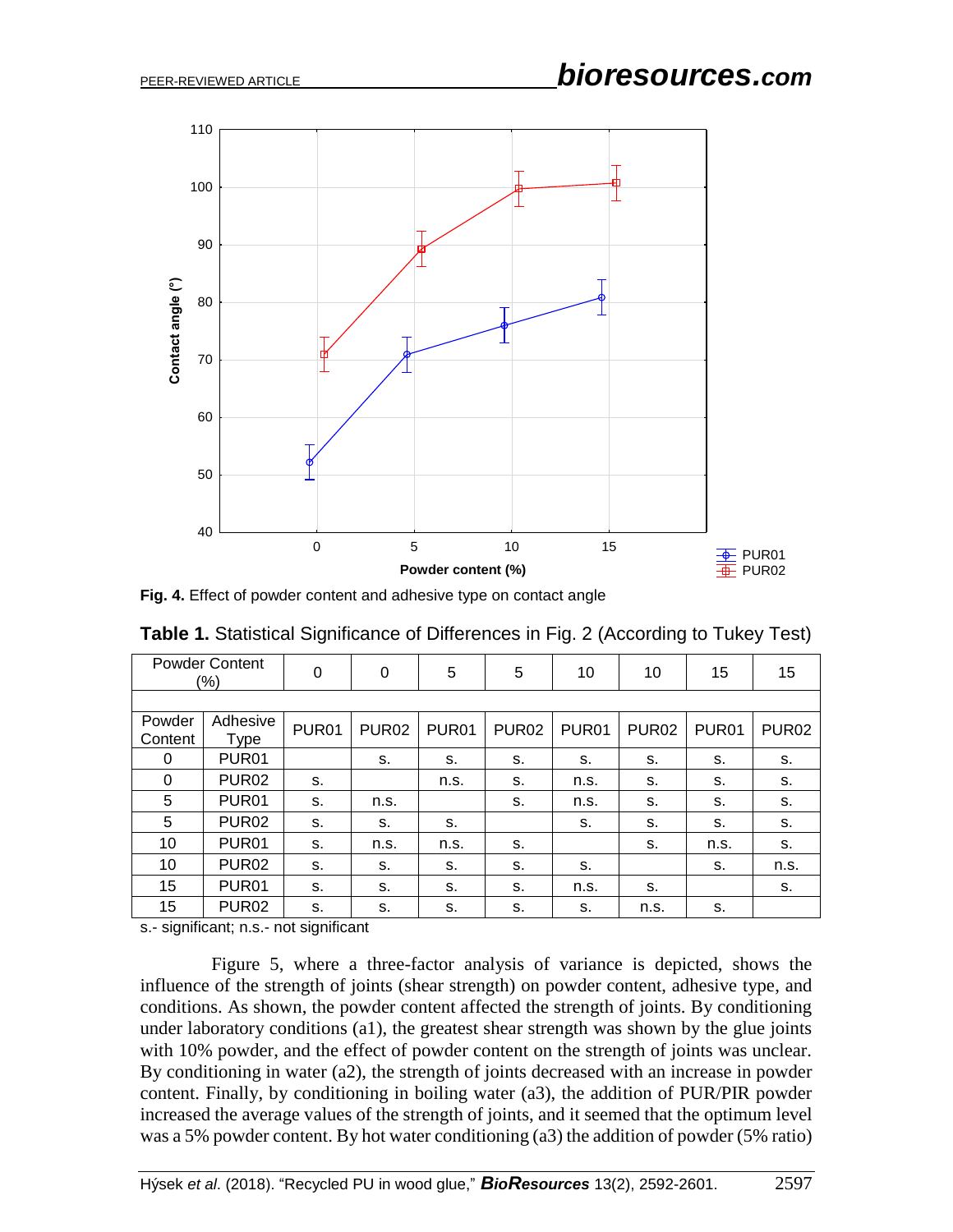increased the shear strength from 0.7 MPa to 1.7 MPa for PUR01, resp. from 0.7 MPa to 2.4 MPa for PUR02. The increase of thermal stability of 1C PUR adhesives was also reached by addition of chalk as filler (Clauß *et al*. 2011); however in this study higher shear strength of bonded joints was reached.

From these results, it can be concluded that boiling water rapidly decreased the strength of bonded joints; however, the modification of PUR adhesives with PUR/PIR powder increased the thermal stability of bonded joints. In contrast, the resistance to cold water decreased with increase of powder content (Fig. 4). Due to the effect of higher temperature, which caused better crosslinking of reactive groups, the adhesive was hardened more (Clauβ et al. 2011). Recycled foam has a high specific surface area of particles, and due to physical depolymerisation is the particle surface polar and contains functional groups (hydroxy- and amino-). The higher temperature caused degradation of steric barriers and thus additional reactions of functional groups with isocyanate groups of adhesive. This effect indicated that the PUR/PIR powder performed partly as an inert filler and partly as a catalyst. In general, the strength of joints was low; the level of 10 MPa (performance requirement for one component polyurethane for load-bearing timber structures according EN 15425 (2017) for conditioning a1) was reached in only two cases – PUR02 via conditioning type a1 and with powder content 0% and 10%. The performance requirement for conditioning a2 and a3, which is according EN 15425 (2017) 6 MPa, was not reached by any variant. When the results from the contact angle analysis were compared with the results of shear strength, the contact angle between the adhesive and wood surface for all levels of powder content was higher for PUR02. However, the shear strength of bonded joints with PUR02 was higher in all cases except one. The adhesive with lower wetting of the wood surface reached higher values of shear strength in these experiments; however, the wetting ability of an adhesive is not the only adhesive characteristic that affects the strength of bonded joints (Okkonen and River 1988; Banea and Silva 2009; Custódio *et al.* 2009; Moghadamzadeh *et al.* 2011; Budhe *et al.* 2015). In this case, a different adhesive formulation probably affected the results (Banea and Silva 2009; da Silva *et al.* 2009). Moreover, there was a big difference between the adhesives in conditioning type a1, the differences decreased when the bonds were soaked in water and boiling water.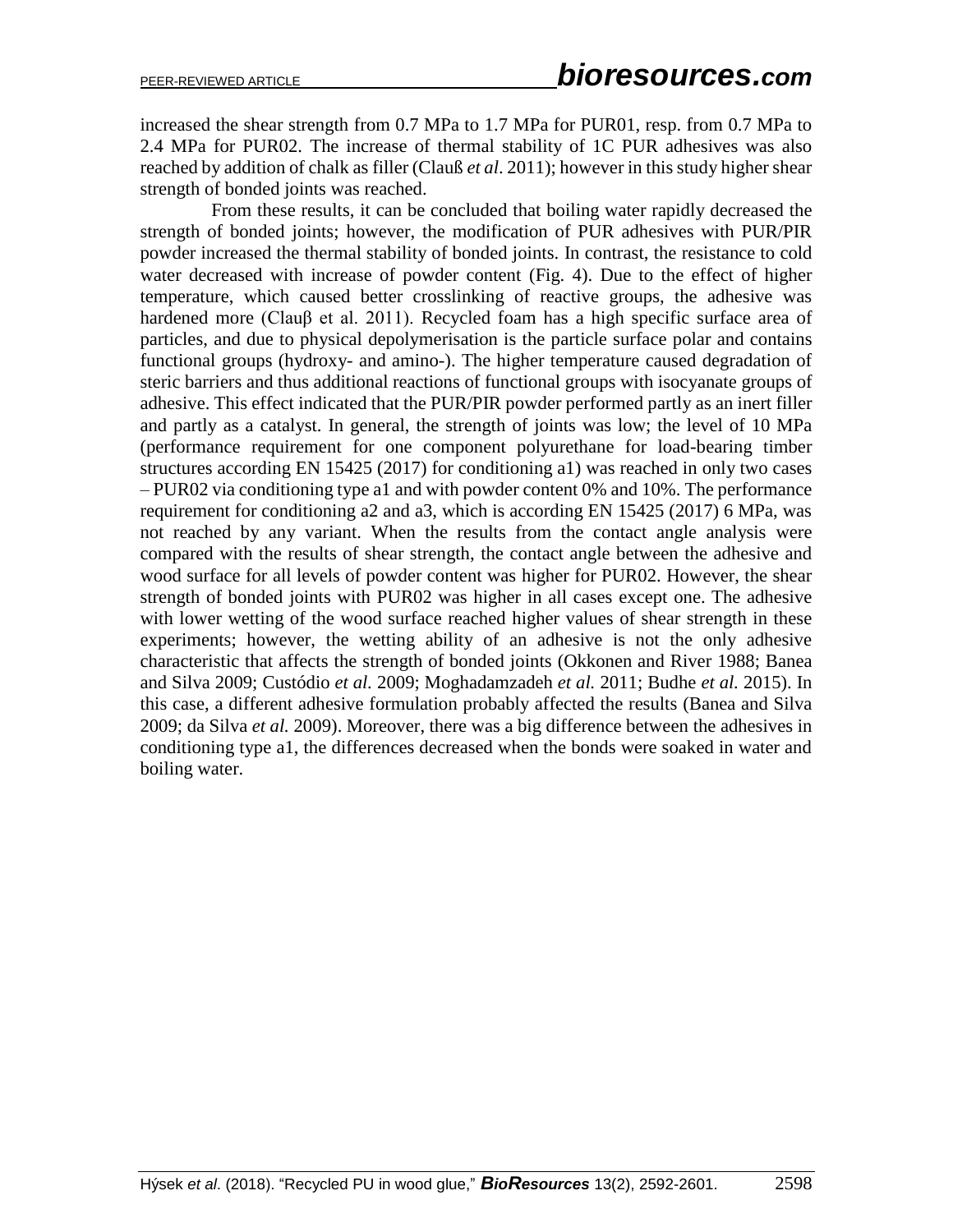

**Fig. 5.** Effect of powder content, adhesive type, and conditioning on the strength of bonded joints

## **CONCLUSIONS**

- 1. The addition of polyurethane powder as a filler to 1C moisture-curing polyurethane adhesives increased the strength of bonded joints boiled in water; however, samples immersed in cold water showed a decrease in the strength of bonded joints.
- 2. The contact angle between the wood and adhesive droplet increased with an increase in polyurethane powder content. However, the contact angle was not observed to have any influence on the strength of bonded joints.
- 3. The addition of polyurethane powder as a filler to 1C moisture-curing polyurethane adhesives affected the structure of hardened adhesives, which was observed by SEM on the surface of the hardened adhesive.

## **ACKNOWLEDGMENTS**

The authors are grateful for the support of the Whole University Grant Agency of the Czech University of Life Sciences Prague, Project No. 20174305 "Modification of polyurethane adhesive for bonding of lignocellulose materials with polyurethane recyclate as a filler".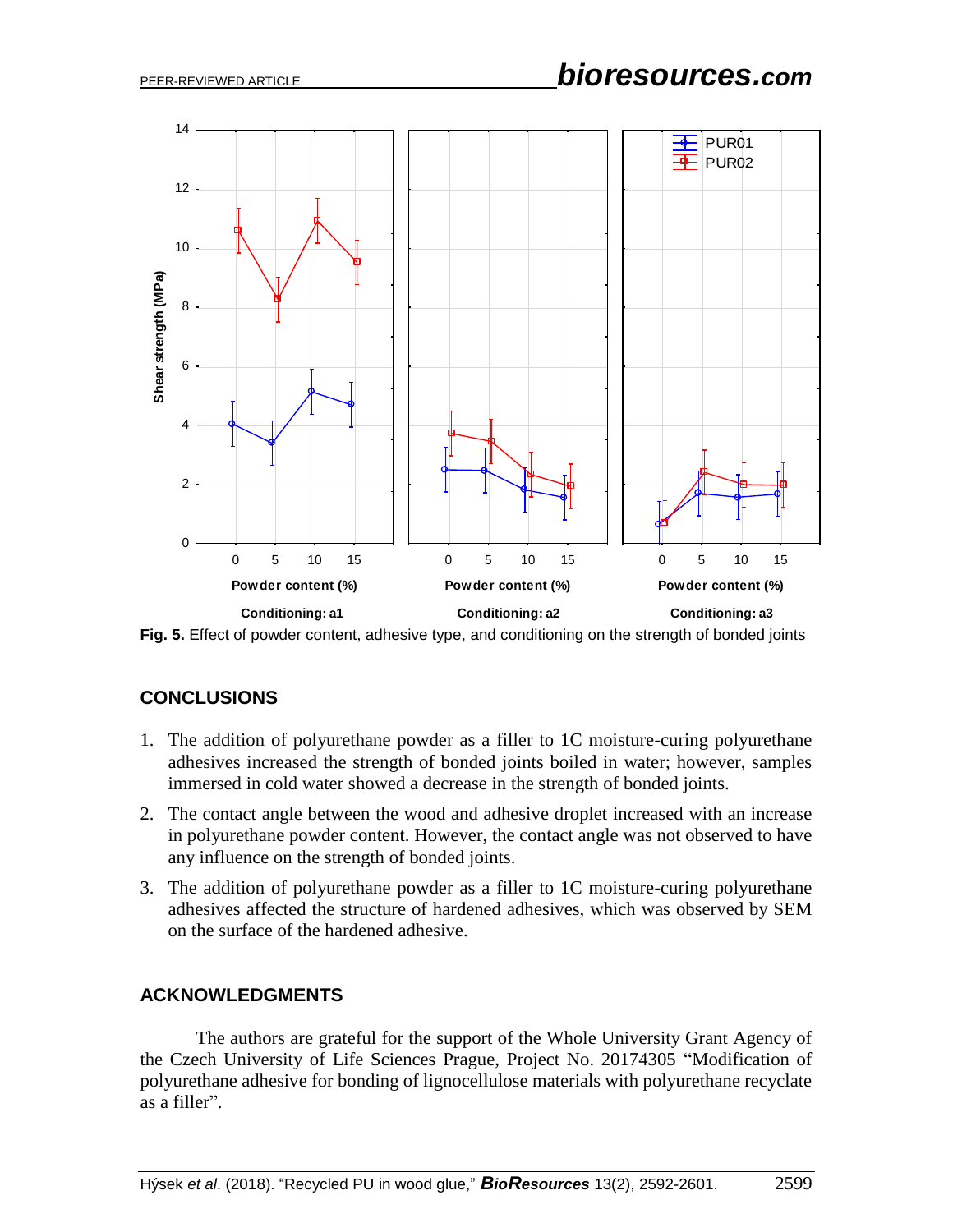## **REFERENCES CITED**

- Aydin, I. (2004). "Activation of wood surface for glue bonds by mechanical pretreatment and its effects on some properties of veneer surfaces and plywood panels," *Appl. Surf. Sci.* 233(1-4), 268-274. DOI: 10.1016/j.apsusc.2004.03.230
- Banea, M. D. and da Silva, L. F. M. (2009). "Adhesively bonded joints in composite materials: An overview," *Proceedings of the Institution of Mechanical Engineers, Part L: Journal of Materials Design and Applications* 223(1), 1-18. DOI: 10.1243/14644207JMDA219
- Benhadjala, W., Gravoueille, M., Bord-Majek, I., Béchou, L., Suhir, E., Buet, M., Louarn, M., Weiss, M., Rougé, F., Gaud, V., and Ousten, Y. (2015). "Inorganic/organic nanocomposites: Reaching a high filler content without increasing viscosity using core-shell structured nanoparticles," *Applied Physics Letters* 107(21), 211903. DOI: 10.1063/1.4936339
- Budhe, S., Ghumatkar, A., Birajdar, N., and Banea, M. D. (2015). "Effect of surface roughness using different adhered materials on the adhesive bond strength," *Applied Adhesion Science* 3(1), 1-10. DOI: 10.1186/s40563-015-0050-4
- Clauß, S., Dijkstra, D. J., Gabriel, J., Karbach, A., Matner, M., Meckel, W., and Niemz, P. (2012). "Influence of the filler material on the thermal stability of one-component moisture-curing polyurethane adhesives," *J. Appl. Polym. Sci.* 124(5), 3641-3649. DOI: 10.1002/app.35223
- Clauβ, S., Allenspach, K., Gabriel, J., and Niemz, P. (2011). "Improving the thermal stability of one-component polyurethane adhesives by adding filler material," *Wood Sci. Technol.* 45(2), 383-388. DOI: 10.1007/s00226-010-0321-y
- Clerc, G., Brülisauer, M., Affolter, S., Volkmer, T., Pichelin, F., and Niemz, P. (2017). "Characterization of the ageing process of one-component polyurethane moisture curing wood adhesive," *Int. J. Adhes. Adhes.* 72, 130-138. DOI: 10.1016/j.ijadhadh.2016.09.008
- Custódio, J., Broughton, J., and Cruz, H. (2009). "A review of factors influencing the durability of structural bonded timber joints," *Int. J. Adhes. Adhes.* 29(2), 173-185. DOI: 10.1016/j.ijadhadh.2008.03.002
- da Silva, L. F. M., Carbas, R. J. C., Critchlow, G. W., Figueiredo, M. A. V., and Brown, K. (2009). "Effect of material, geometry, surface treatment and environment on the shear strength of single lap joints," *Int. J. Adhes. Adhes.* 29(6), 621-632. DOI: 10.1016/j.ijadhadh.2009.02.012
- Deka, H., and Karak, N. (2009). "Vegetable oil-based hyperbranched thermosetting polyurethane/clay nanocomposites," *Nanoscale Res. Lett.* 4(7), 758-765. DOI: 10.1007/s11671-009-9313-y
- Desai, S. D., Emanuel, A. L., and Sinha, V. K. (2003a). "Biomaterial based polyurethane adhesive for bonding rubber and wood joints," *J. Polym. Res.* 10(4), 275-281. DOI: 10.1023/B:JPOL.0000004630.77120.bb
- Desai, S. D., Patel, J. V., and Sinha, V. K. (2003b). "Polyurethane adhesive system from biomaterial-based polyol for bonding wood," *Int. J. Adhes. Adhes.* 23(5), 393-399. DOI: 10.1016/S0143-7496(03)00070-8
- Dodiuk, H., Belinski, I., Dotan, A., and Kenig, S. (2006). "Polyurethane adhesives containing functionalized nanoclays," *J. Adhes. Sci. Technol.* 20(12), 1345-1355. DOI: 10.1163/156856106778456573